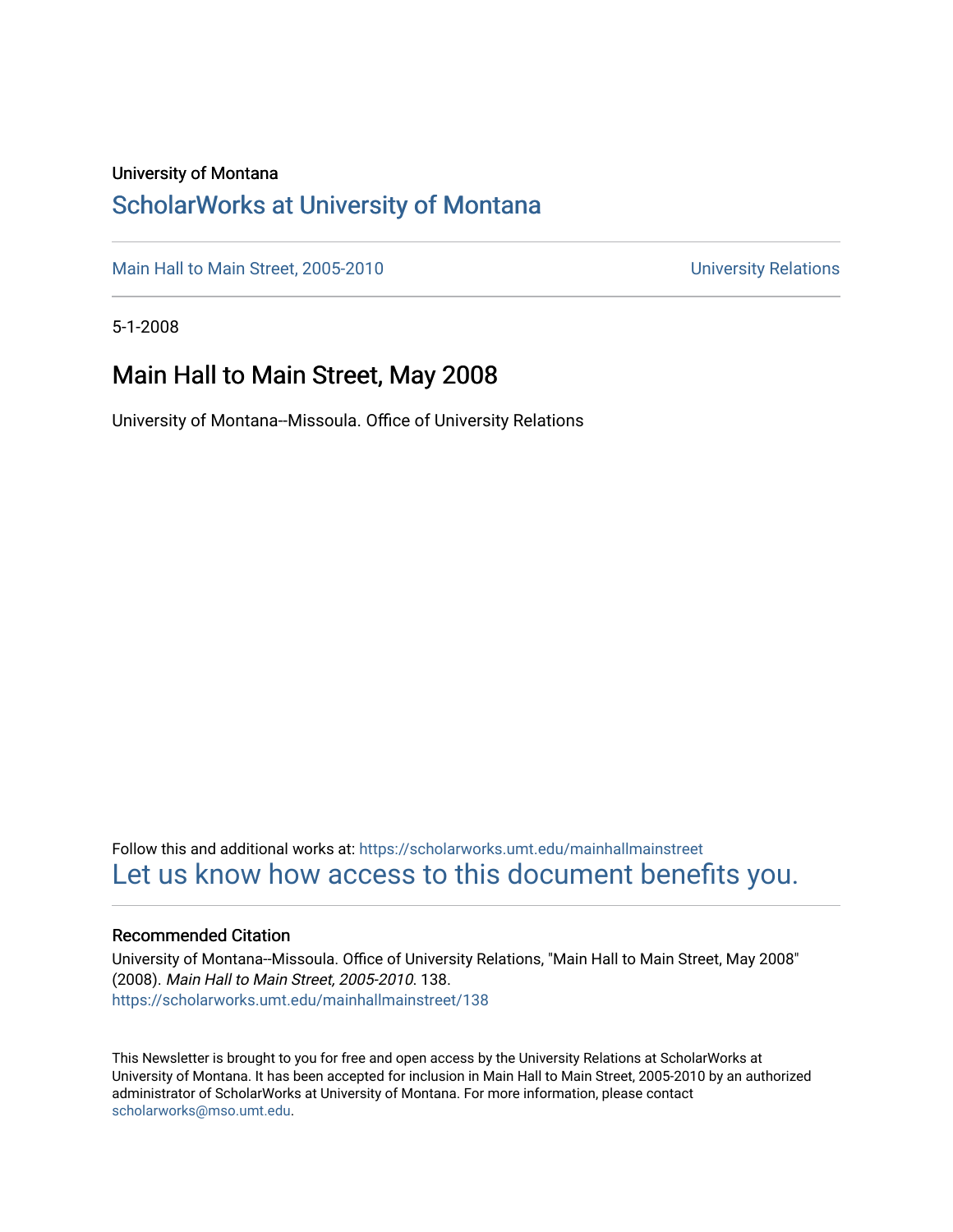# Main Street Connecting Campus and Community

**May 2008 Vol. 14** No. 5



**Phyllis Washington speaks at the May 2 groundbreaking ceremony for UM's new education center that will bear her name.**

# **University receives its largest donation**

Phyllis washington can t put a<br>
price tag on the valuable teacher a<br>
ucation she received at The University B hyllis Washington can't put a price tag on the valuable teacher of Montana. But the 1964 School of Education graduate and her husband, industrialist Dennis Washington, recently paid back campus in a big way.

During a sunny May 2 groundbreaking ceremony for the new Phyllis J. Washington Education Center, it was announced that the Washingtons have increased their pledge for the new facility from \$3 million to \$10 million.

That's the largest gift in the University's 115-year history.

"It's about more than a building; it's about building a better education," Mrs. Washington said. "This additional boost will allow construction to begin immediately in order to have the facility ready for students in the fall of 2009. This facility will make Montana a national leader in teacher education."

Built entirely by private funding, the

center's construction will begin this spring as a 27,000-square-foot addition to the Education Building.

The new facility will include high-tech classrooms and distance-learning studios, as well as classrooms specifically designed to teach math and science instructional methods. It also will house the Early Childhood Modeling Center, which will offer indoor and outdoor classrooms and learning spaces. In addition, the new education center also will feature the Learning and Belonging Preschool.

"Both emerging teachers and 20 year veterans must be fluent in current techniques and technology to do their jobs and meet our state's—and our nation's —education goals," said Roberta Evans, UM education dean. "The center (will be) a building that invites you to walk into it and learn forever."

UM President George Dennison said, "The (center) will enable the University **— Continued next page**

## **Theater pioneer honored**

U <sup>M</sup> awarded an nonorary<br>doctorate to renowned educator<br>man H. "Bo" Brown at its 2008 **TM** awarded an honorary doctorate to renowned educator Commencement ceremonies May 10.

The honorary doctor of fine arts degree recognizes Brown's illustrious record of teaching, scholarship and service to educational theater.

In nominating Brown for UM's highest honor, School of Fine Arts Dean Shirley Howell said, "The

number of students whose lives have been influenced by the work of Dr. Firman H. Brown, the number of theatre programs that have been improved by the high standards set and the number of audiences enriched by his



**Brown**

life's work are infinite."

"When one talks or thinks about theater in Montana, one must take account of Bo Brown and all that he has accomplished," said UM President George Dennison. "We Montanans know our history of theater in the state because of Bo. We enjoy the Bigfork Summer Theatre because of Bo, and we have the wonderful benefits of the Montana Rep because of Bo. In many ways, Bo Brown has provided a rich theatrical legacy to all of Montana and provided a wonderful example for young people to emulate."

Brown spent his undergraduate days at UM in theater and journalism, earning a bachelor's degree in 1949 and a master's degree in 1953. He went on to study speech and theater at the University of Wisconsin, where he **— Continued next page**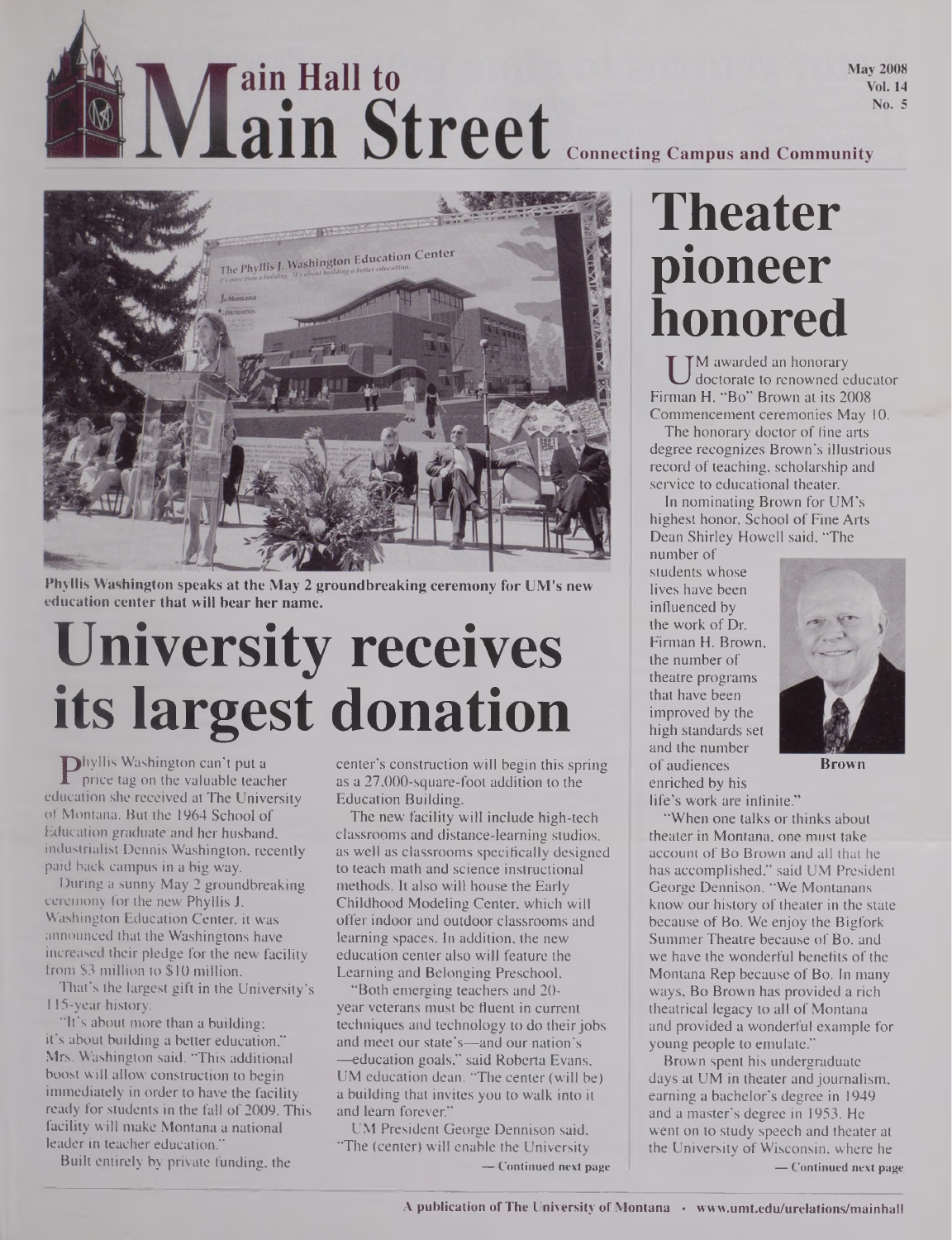### **Actor returns to alma mater**

It's been nearly 50<br>
years since Unive<br>
Montana alumnus a years since University of Montana alumnus and daytime television star Eric Braeden set foot on the Missoula campus. But he came back on April 19 to screen his aptly titled new movie, "The Man Who Came Back," for the campus and Missoula communities.

Braeden introduced both free showings of the film in the University Center Theater and held a half-hour question-and-answer session following each screening. Not one to let down his fans, Braeden also signed dozens of personalized autographs for moviegoers.

The German-bom Braeden, whose name was

Hans Gudegast when he attended UM in the early 1960s and worked nights at the Bonner mill, is an internationally known television and film star. He's best known for his longtime role as Victor Newman on the

### **Theater —** continued

received a doctorate in 1963.

Brown then spent his professional career in educational theater. For nearly half a century, he chaired theater departments at UM; Ithaca College in New York; Rollins College in Winter Park, Fla.; and Ohio State University in Columbus, Ohio.

Brown chaired the UM theater department from 1956 to 1969. During that time he established the Masquer Summer

### **Donation —** continued

to reaffirm its commitment to the most effective and responsive preparation of new teachers and service to current teachers across Montana. In a very real way, this center, with its modem information technology, will provide almost universal public school access to the University's resources and, indeed, to the wealth of educational materials now available through the Internet."

To emphasize the new center's focus on helping children, the groundbreaking ceremony included toddlers playing in sand to one side and a medley of songs sung by fifth-graders. The podium backdrop was a billboard-sized architect's rendering of the education center.



**Eric Braeden answers questions following a UM screening of his new film, "The Man Who Came Back."**

Restless." He also starred as John Jacob Astor in the Academy Award-winning movie "Titanic."

No. 1-rated daytime drama series "The Young and the

Braeden reconnected with his alma mater after he was interviewed last fall by Missoula writer Paddy MacDonald for a profile that appeared in the winter 2008 issue of the Montanan, UM's alumni magazine.

"The Man Who Came Back" was produced by Braeden and stars the UM alum as Reese Paxton, a former Confederate soldier who fights for the rights ofAfrican Americans in a bloody labor strike. Taking

place post-Civil War in a small town where emancipation has yet to occur, the movie also stars Armand Assante, Billy Zane, Sean Young, Carol Alt, James Patrick Stuart and George Kennedy, among others.

Theater and created and implemented both the Master of Arts and Master of Fine Arts degrees in theater at the University.

In 1960 Brown and his wife, the late Margery Hunter Brown, who later became a UM law professor, established the Bigfork Summer Playhouse, which they ran for eight years. Today, many UM drama/dance students continue to gain professional experience through the Bigfork theater.

Mrs. Washington taught elementary school in Missoula for several years. One of her former students, Randy Mostad of Billings, spoke at the groundbreaking. He said she was an excellent teacher who started him down a successful path by making a gut-wrenching decision.

"I was held back," Mostad said. "But it was a good call — it was a gift." He said Mrs. Washington was a rock in the stream of his life that caused a lot of positive ripples.

Missoula attorney Milt Datsopoulos, a longtime Washington friend, said Phyllis was instrumental in making the education center a reality.

"One thing people have said about Phyllis," he said, "if she tries to do something, just get out of the way."

### **Peace Corps head <sup>I</sup> honors University for its volunteers**

**R** on Tschetter, the Washington,<br>D.C.-based director of the Pea<br>orps, will speak at on campus Thur D.C.-based director of the Peace Corps, will speak at on campus Thursday, May 29, to honor UM for being a top producer of Peace Corps volunteers.

His appearance will be at 2 p.m. in the Turner Hall Dell Brown Room. The event is free and open to the public. Tschetter will present a plaque that will hang in UM's Office of Career Services.

Since the Peace Corps was established by President Kennedy in 1961, more than 700 UM graduates have served as volunteers. UM now ranks 17th for producing volunteers among medium-sized universities and colleges with enrollments between 5,001 and 15,000. The University currently has 23 alumni serving in the corps.

Before becoming Peace Corps director, Tschetter was president of the largest full-service investment firm in the Northwest, Montana-based D.A. Davidson.

In 1967 Brown launched the inaugural season of the Montana Repertory Theatre, which today is recognized as one of the leading theatrical touring programs in the nation.

Brown also was an instrumental founding member of the Montana Arts Council, which continues to engender and promote artistic endeavors across the state.

Brown retired in 1995 and returned to Missoula in 2006.

Washington said she and her husband have a passion to ensure children are raised with positive values and education, which is why they have established  $400$ scholarships in their name.

She was excited to be giving back: "Our children are like living messages we send to a time we will never see," she said. "There is a Chinese proverb that says, 'One generation plants the tree; the next gets the shade.

The Washingtons' contributions to UM during the past two decades include significant gifts to projects such as Washington-Grizzly Stadium, the Prescott House, the Gallagher Business Building and the Montana Island Lodge at Salmon Lake, as well as investment in student scholarship programs.  $\approx$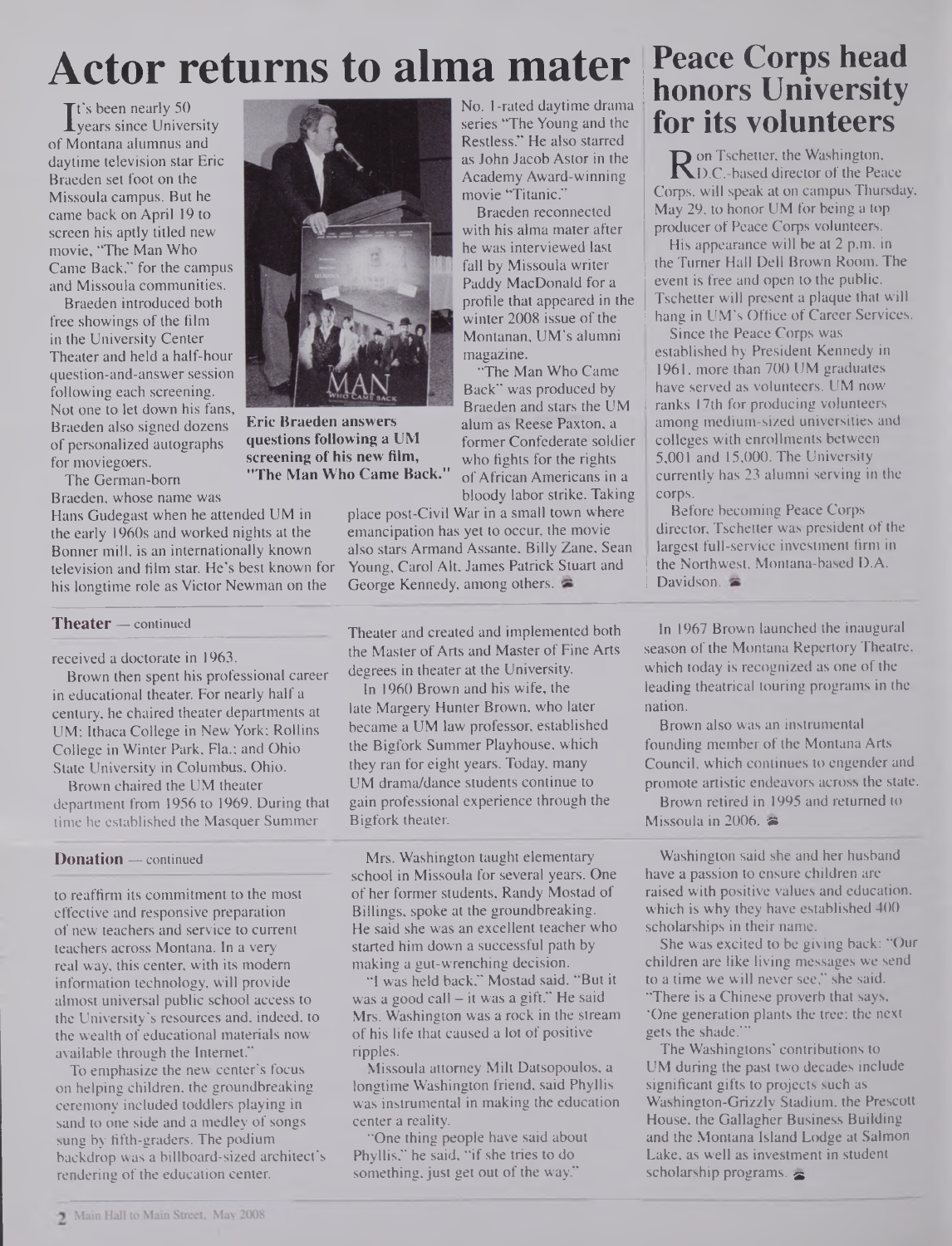**Treasury Official Speaks—U.S.** Deputy Secretary of the Treasury Robert Kimmitt gave the graduation addresses during UM's 111th Commencement exercises May 10. Kimmitt already had long and distinguished careers in both the military and government before being sworn into his present position on Aug. 16, 2005. He is the son of the late Stan Kimmitt, a UM alumnus who became secretary of the U.S. Senate and a legendary aide to revered Montana statesman Mike Mansfield.

Grizzlies Go Pro—Two of the best football players in UM history were selected in the National Football League draft. UM defensive end Kroy Biermann was chosen in the fifth round by the Atlanta Falcons, while running back Lex Hilliard was taken in the sixth round by the Miami Dolphins. Biermann, from Hardin, was the winner of the 2007 Buck Buchanan Award. He is ranked second in Montana history with 33 sacks and 45 tackles for loss in 52 career games. He led the Big Sky Conference with 15 sacks, which ranked him second in the nation (1.25 sacks a game). Hilliard, originally from Kalispell, is UM's all-time leader in rushing touchdowns (50) and total touchdowns (52). He's second in school history with 4,018 career rushing yards. He had 18 100 yard rushing games in 49 career contests.

O'Day Appointed—UM Athletic Director Jim O'Day has been appointed as a member of the NCAA Division I Football Championship Subdivision Committee. His four-year membership on the committee begins Sept. 1. "It's an honor to be selected to this NCAA committee," O'Day said. "The Football Championship Subdivision has a lot of challenges ahead, so this will present an opportunity to hear what's happening from top to bottom. With expansion of the FCS playoff system expected as early as 2010, it will be beneficial to have as much up-to-date information as possible, while also assisting in the selection of the best teams for our championship playoffs."

Civic Students—UM's Office for Civic Engagement honored eight students for their contributions to the Missoula community at the 2008 Volunteer Recognition Awards last month. The 2008 honorees and the organizations they volunteer with are: Joshua Birchall, the UM Linguistics Program; Kelly Driscoll, Hunger Awareness Week; Jillian Hughes, the Ronald McDonald House Charities; Nick Lofing, Court Appointed Special Advocates for Children of Missoula; Katie Matus, the Poverello Center; and Kelley Orteg, Friends to Youth. Treva Bittinger with the Student Assault Resource Center and Taylor Blakely with the Washington Middle School Flagship program received "Outstanding Volunteer of the Year" awards.

Excellent Educators-UM's College of Arts and Sciences has recognized two faculty members for their teaching excellence and exceptional work with UM students. Anthropology Assistant Professor Ashley McKeown and geosciences Assistant Professor Julia Baldwin each received a Helen and Winston Cox Educational Excellence Award at 2008 graduation ceremonies for their individual departments on May 10. The awards,



established by the Cox children in honor of their parents, go annually to faculty who are not yet tenured based on superior contributions to the education of UM students. This year the award winners will receive \$500 to purchase scholarly materials of their choice for the University's Maureen and Mike Mansfield Library and a cash award of \$2,715.50.

Journalistic Recognition—The Society of Professional Journalists recently announced its Mark of Excellence awards

honoring outstanding college journalism in the Northwest. Students in UM's School of Journalism captured a dozen firstplace awards and swept several categories. Radio-television students took first in 10 separate categories, and print students captured two top prizes. More than a dozen other students were honored with second- and third-place awards. First-place winners now advance to the national competition where they'll be judged along with first-place winners from 11 other regions. National finalists will be announced this fall.

> **Kroy Biermann was chosen in round five of the NFL draft.**

Tops In Transportation—The National Wildlife Federation named UM the winner of the transportation award for its innovative and effective transit system as part of the "Chill Out: Campus Solutions to Global Warming" competition. UM was

one of eight schools honored from a nationwide pool of entries. NWF's "Chill Out" awards honor U.S. schools that are ahead of their time in addressing global warming and being highly creative in doing so. NWF bestowed UM with the award for the Associated Students of UM Office of Transportation, created in 1999 by a student referendum. It is the only student-run transit system in the country. Since its inception, the ASUM Office of

Transportation has increased student ridership and reduced pollution that causes global warming. During 2006-07 the campus transit system reduced carbon emissions by roughly 170 tons.

Three Named Udall Scholars-UM juniors Whitney Gaskill, Shannon Kuhn and Cleo Woelfle-Erskine were among the 80 students from 64 colleges and universities selected as 2008 Udall Scholars. Each scholarship provides up to \$5,000 for one year. UM's newest Udall Scholars all major in environmental studies. Woelfle-Erskine also majors in geosciences, and Gaskill is pursuing a minor in wilderness studies. The scholarships are awarded by the Morris K. Udall Scholarship and Excellence in National Environmental Policy Foundation, authorized by Congress in 1992 to honor Congressman Udall's legacy of public service.

MTPR Raises Record Amount—Montana Public Radio listeners donated more than \$455,000 during the annual Pledge Week held April 7-13 to keep the station running for another year. The week was filled with hope, excitement, fun and some concern over the effect of warm spring weather during the final days of